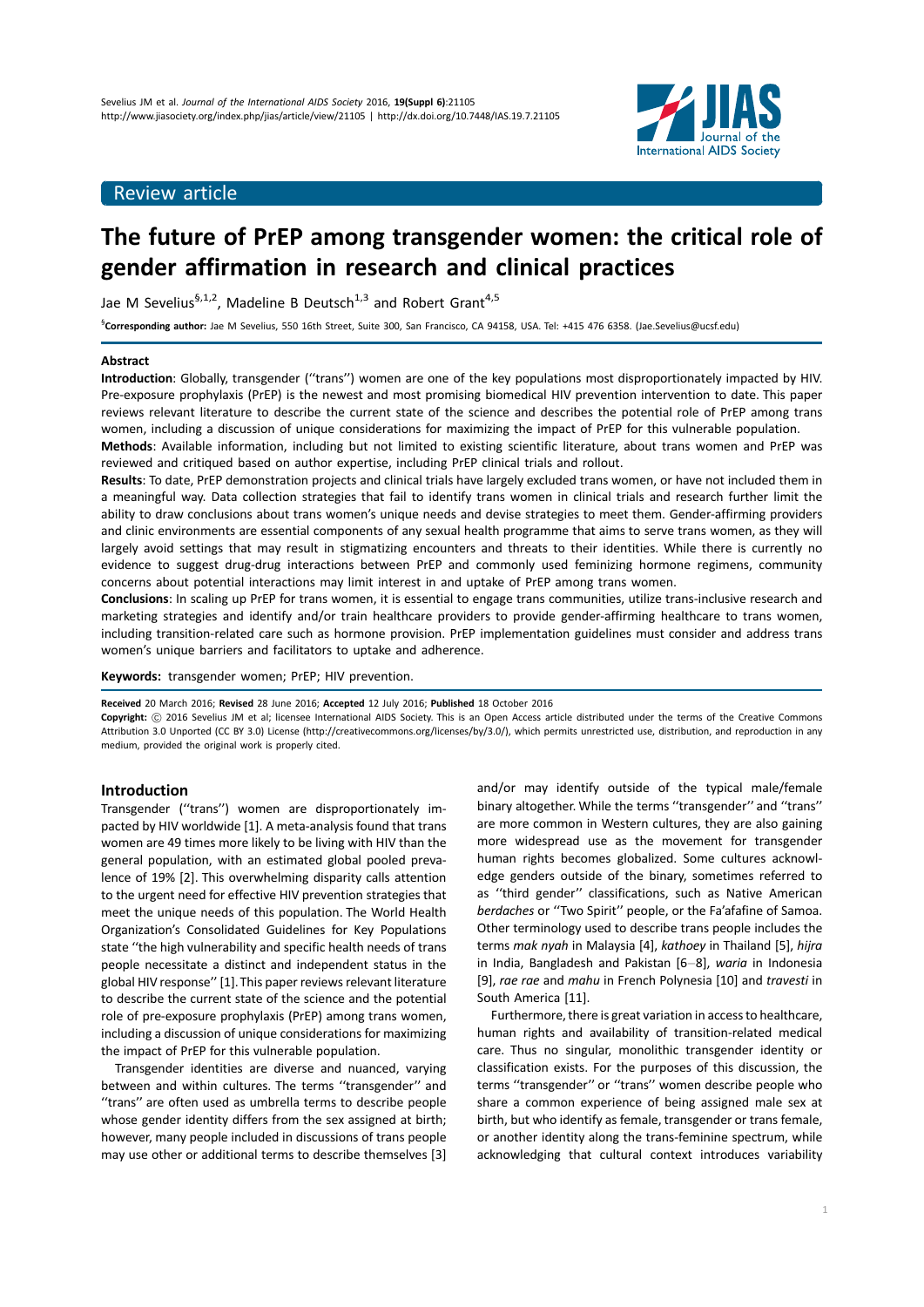along many dimensions of life experience. At this time, there is limited information about the feasibility, acceptability and [effectiveness](http://www.jiasociety.org/index.php/jias/article/view/21105) [of](http://www.jiasociety.org/index.php/jias/article/view/21105) [PrEP](http://www.jiasociety.org/index.php/jias/article/view/21105) [for](http://www.jiasociety.org/index.php/jias/article/view/21105) [trans](http://www.jiasociety.org/index.php/jias/article/view/21105) [women](http://www.jiasociety.org/index.php/jias/article/view/21105) [cross-cu](http://www.jiasociety.org/index.php/jias/article/view/21105)lturally. Much of the existing information comes from one international clinical trial where enrolment of trans women was limited to a few sites and from regional studies in North and South America and Thailand.

Despite contextual differences, trans-related stigma (''transphobia'') is pervasive cross-culturally and can limit opportunities and access to resources in a number of critical life domains (e.g. employment, healthcare), persistently affecting the physical and mental health of trans people, including HIV [12]. Trans women face unique challenges related to sex work and need for gender affirmation that can increase their vulnerability to HIV [13-15]. Worldwide, trans women who engage in sex work experience unique structural, interpersonal and individual vulnerabilities that contribute to a disproportionate risk for HIV compared with non-trans (or ''cisgender,'' a term often used to describe people who do not identify as transgender) male and female sex workers [16,17]. In addition, there is a clear need for increased HIV testing among trans women [18], with some preliminary evidence for feasibility and acceptability of self-testing [19].While rates of HIV among trans men are lower than those of trans women, there is evidence of HIV risk behaviours among trans men who have sex with men (MSM) and subsequent speculation that HIV rates may increase among this population in the years to come [20,21].

Recently, PrEP has garnered a great deal of interest and attention as the newest and most promising biomedical HIV prevention intervention developed and tested to date.The first clinical trial of PrEP (iPrEx) included both high-risk MSM and trans women; risk of HIV acquisition was reduced by 44% [22]. However, a sub-analysis of the iPrEx data found no effectiveness (based on intention to treat rather than whether PrEP was actually used) among the sub-group of trans women in the study [23]. As with MSM, all of the trans women who became infected had low or undetectable drug concentrations, suggesting use of fewer than four tablets per week. The detection of PrEP drug concentrations among trans women using feminizing hormones was similar to trans women not using hormones and MSM for the first 12 weeks of the study, then dropped off afterward. This pattern suggests that longterm adherence was the issue rather than a drug-drug interaction. Lower levels of uptake and adherence among trans women compared to MSM likely contributed heavily to the differential rates of efficacy, but there have not yet been pharmacokinetic studies to rule out a drug-drug interaction of PrEP with hormones [24]. To date, iPrEx is the only clinical trial of PrEP for HIV prevention with confirmed enrolment of trans women [25]. Trans women are eligible for enrolment in the majority of PrEP studies that enrol MSM [26], including Ipergay [27] and HPTN 067 ADAPT (R. Grant, International AIDS Conference 2015, Vancouver). However, very few if any trans women have actually been enrolled in these trials [28].

PrEP demonstration projects to date have reported low or unclear levels of enrolment of trans women [28,29].The Demo Project, a three-city PrEP demonstration project conducted in

the United States, is usually described as a cohort of MSM and trans women [28]. However, the project enrolled only seven [trans](http://dx.doi.org/10.7448/IAS.19.7.21105) [women](http://dx.doi.org/10.7448/IAS.19.7.21105) across all three sites, out of a total of 557 enrolled participants. Due to low enrolment numbers, it is impossible to make comparisons or draw conclusions about unique correlates of uptake and adherence among trans women. Furthermore, there are currently no guidelines for PrEP demonstration projects that provide specific considerations for provision of PrEP to trans women. The World Health Organization guidance mentions trans women but there is no consideration of specific needs among this population. Guidance on PrEP from the US Centers for Disease Control and Prevention makes no mention of trans women whatsoever [30,31]. In 2016, the California HIV/AIDS Research Program funded the first large-scale PrEP demonstration projects specifically for trans populations, including trans men [32]. As this funding is recent, there are not yet any data available.

# PrEP awareness and acceptability among trans women

Low levels of PrEP awareness among trans women have been noted in San Francisco [33], Brazil [15], Chicago and Boston [34]. Some studies, however, have found that while PrEP awareness is low among trans women, interest in PrEP is high once patients are informed [34,35]. A study of 107 trans women and 131 MSM in Chang Mai, Thailand, found similar levels of PrEP acceptability between the two groups. However, significant differences between MSM and trans women were found in sexual behaviours, patterns of medication use and correlates of PrEP acceptability. For example, trans women were more likely to exclusively engage in receptive anal sex, which may impact their HIV risk perception and thus their willingness to take PrEP [36].

PrEP may be an empowering tool for trans women who are engaged in sex work to increase their sense of personal control over HIV prevention. Sex work is more prevalent in the lives of trans women due to social and economic marginalization, and PrEP programmes seeking to serve trans women may benefit from incorporating messaging about HIV prevention during sex work [35]. Trans women may have significant mistrust of the medical community's awareness of transgender-specific health concerns [37]. These concerns are well founded given that half of a large sample of trans people in the United States reported having to teach their provider about their own care [38]. Concerns about potential negative effects of PrEP on gender-affirming hormone therapy may also represent a barrier to PrEP acceptability [35]. An interim analysis of 608 HIV-positive trans women of colour in care at several clinics in the United States found that the perception of a negative effect of antiretroviral drugs on genderaffirming hormone therapy was associated with an odds ratio of 2.88 for having taken a higher dose of hormones than prescribed in the prior six months [39]. This finding could suggest that there is a concern regarding a negative action of ART medications on hormones, which may for some result in avoidance of or non-adherence to PrEP.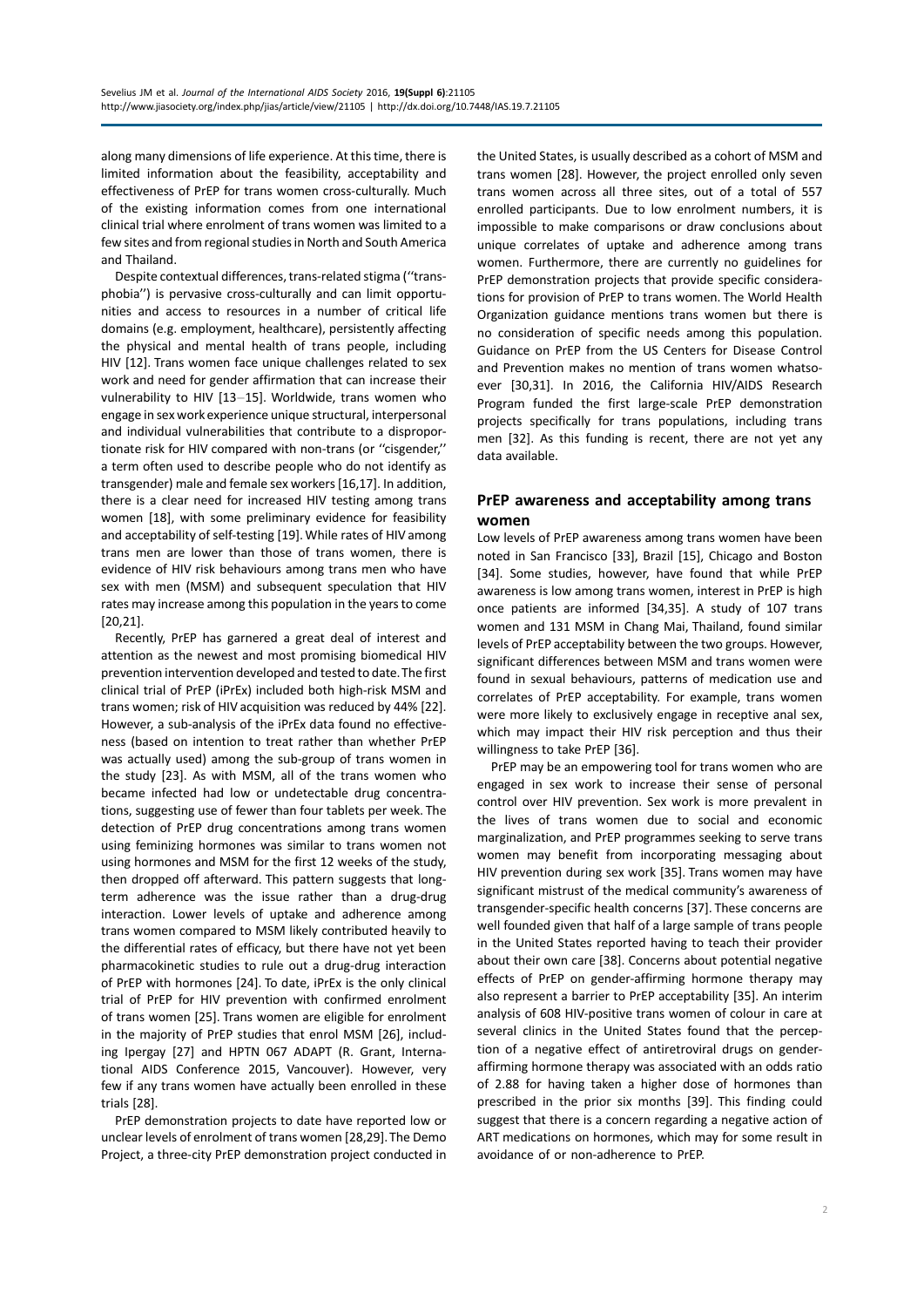# Building trust in PrEP: gender-affirming clinical [practices](http://www.jiasociety.org/index.php/jias/article/view/21105)

Gender-affirming healthcare includes using patients' preferred names and pronouns, respecting diversity in patients' gender identities and expressions, and generally creating safe spaces for trans patients to be themselves, in addition to the provision of hormone and other gender-affirming medical care. Providers and clinical staff should be adequately trained to provide a safe, welcoming and culturally appropriate environment for trans people to seek care. This includes the provision of safe restrooms, comfort with and use of appropriate trans-related terminology, and the display of trans-affirming visuals and health-related information in waiting rooms, as appropriate.

Gender-affirming hormone therapy has been found to improve quality of life and social functioning and to reduce levels of anxiety and depression [40-42]. Bundling of a desired service such as gender-affirming medical interventions with HIV prevention efforts likely has synergistic value [43]. Engaging trans women in both behavioural and biomedical HIV prevention activities at the time and location of provision of gender-affirming hormone therapy fits well into the bundling model. Access to gender-affirming hormones also represents a potential intervention within several constructs of the Model of Gender Affirmation, including reducing barriers to healthcare, reduced body shame, increased access to gender affirmation and reduced use of street hormones or silicone [14].

It is essential to train healthcare providers to provide gender-affirming healthcare to trans women, including hormone provision. It cannot be assumed automatically that providers and clinic staff who serve MSM are equipped to recruit, retain and provide care to trans women [37]. Programming and services that are designed for MSM or offered through clinics that primarily serve MSM often do not meet the needs of trans women, as many trans women do not feel comfortable accessing programmes and services designed for men and these services do not address their unique life context [44]. In San Francisco, trans women described the importance of finding trans-competent, genderaffirming providers as a powerful facilitator to increasing the acceptability of PrEP [35].

While it is important to continue to develop trans-specific services, existing programmes should also be expanded to include effective programming for trans women. In low- and middle-income countries that do not have the resources to justify funding and developing separate trans-specific programming, health ministries should possess basic knowledge on effectively serving local communities of trans women at risk for acquiring HIV. For example, offering PrEP and other sexual health services to trans women through services oriented to cisgender women represents another potential approach. Many women-focused sexual health services are seeking to be more trans-inclusive, but there are currently no data or guidance available to support these efforts. Contextually situated psychosocial drivers of HIV risk among many trans women are more similar to those of non-trans women than those of men. These psychosocial drivers include experiences of trauma, domestic and sexual violence, misogyny, survival

sex work, sexual objectification and unequal power in relationships to negotiate safer sex [37,38,45,46].

[Where](http://dx.doi.org/10.7448/IAS.19.7.21105) [trans](http://dx.doi.org/10.7448/IAS.19.7.21105)ition-related services such as hormones are not available, clinicians should still provide care that is gender affirming and assist the person in accessing transitionrelated care services when possible. Assistance in obtaining legal identification, health insurance and identifying trans-specific support services can all be helpful. If the patient is taking hormones obtained in other ways (i.e. on the street or Internet), clinicians can support a person's transition by checking hormone blood levels and providing education about safe hormone use.

PrEP services are amenable to algorithmic care protocols, making such services implementable in a large variety of clinical settings including sexual health clinics, family practice clinics, reproductive health clinics, community clinics and student clinics, in both small and large practices. However, clinical familiarity with PrEP protocols and sexual health testing and management is currently limited. A greater limitation arises from the lack of familiarity with best practices for gender-affirming medical care, such that finding a healthcare provider who is able to provide both PrEP and genderaffirming care has been difficult for trans people. As such, another approach to improving PrEP uptake and adherence in trans women is by expanding PrEP-related knowledge and skill among existing providers of gender-affirming clinical services.

Segmentation of sexual health services according to the gender binary is another barrier. Sexual health services oriented exclusively for MSM frequently do not provide services required by trans men, including cervical cancer screening, pregnancy tests and skill in prescribing hormonal contraception. Similarly, practices that are oriented mainly to the needs of cisgender women, such as OB/GYN practices, may not be familiar with evaluation and management of trans women or men. Expanding gender-specific services to include trans people is crucial to improving sexual health within these communities.

Further, trans women may experience unique barriers to obtaining healthcare. In addition to increased rates of unemployment, which can result in un- or under-insurance, trans women may avoid enrolling in safety net insurance programmes or visiting clinics due to lack of legal identification documents that reflect their affirmed gender. Mismatches between the sex listed on legal documents and insurance policies may result in a denial of insurance claims. While insurance coverage should not determine access to PrEP, drug costs can be a major barrier to PrEP rollout, especially in lowand middle-income countries [47].

# Building evidence for PrEP: trans-inclusive research strategies

Uniform and universal collection of gender identity data is an essential structural-level HIV prevention intervention in trans populations. Failure to identify, describe and quantify trans populations results in an invisibility at the institutional level, with resultant exclusion from policymaking, funds allocation and research activities [44]. Trans women, their advocates and public health researchers have issued a strong call for the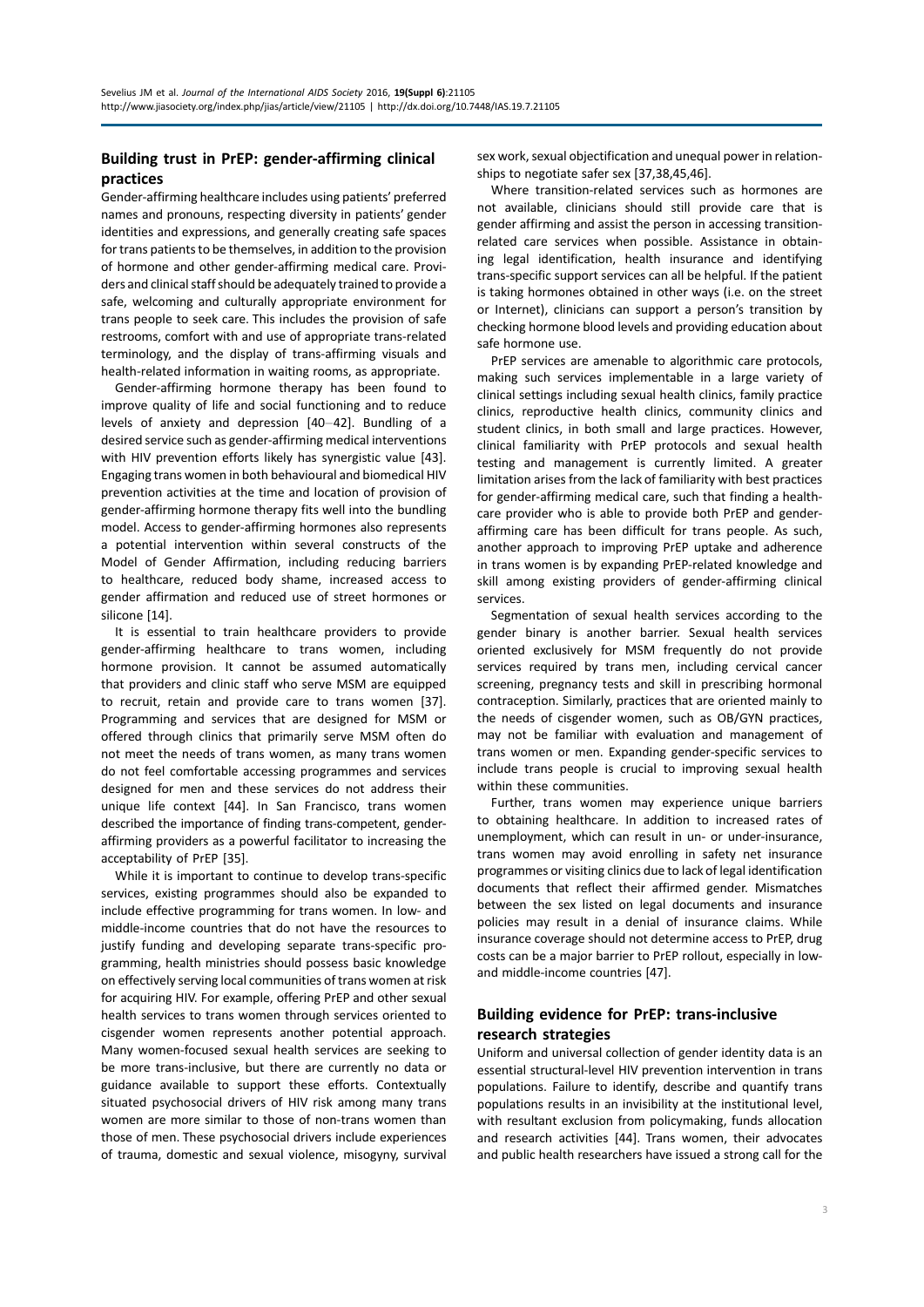disaggregation of trans women from MSM in HIV prevention programming and research [2,17,48], as the importance [of](http://www.jiasociety.org/index.php/jias/article/view/21105) [incorporating](http://www.jiasociety.org/index.php/jias/article/view/21105) [gender-affirming](http://www.jiasociety.org/index.php/jias/article/view/21105) [practices](http://www.jiasociety.org/index.php/jias/article/view/21105) in addressing HIV among trans women is becoming increasingly recognized [14,37].

Ongoing challenges in collecting valid data on trans people and HIV include cultural variation in language used to describe trans people and lack of standardized measurements [49]. The use of the two-step method for the collection of gender identity data has been recommended by a wide range of experts and institutions [50,51]. This method includes querying both gender identity (using a wide range of locally appropriate options) and birth-assigned sex. Trans people are identified as those with a gender identity that differs from their birth-assigned sex. Failure to use the two-step method can result in some trans people responding to a single question on sex/gender as either ''male'' or ''female'' rather than ''transgender''; a study comparing these two methods found the two-step method doubled the number of trans people identified within a population [52]. The consequences of a failure to accurately record gender identity were described in the aforementioned sub-analysis of trans participants in the iPrEx trial, in which a more in-depth analysis using surrogate markers revealed that 13% of trans participants had not been identified in the original analysis [24,53].

Low enrolment of trans participants in clinical trials of PrEP to date can likely be attributed to the passive inclusion of trans women without implementation of any trans-specific recruitment strategies or proactively training staff to provide care that is sensitive and supportive to trans people. Enrolment of trans women in future trials can be improved by carefully planning study outreach efforts and intentionally designing recruitment and retention strategies to address the unique needs and potential concerns of trans women. Designing gender-affirming strategies, such as specifically addressing and representing trans women in recruitment materials, hiring trans study staff, offering gender-affirming healthcare and ensuring the representation of trans people at all levels of the project, such as on advisory boards, study staff and involving trans people in the design of the study, can all help improve enrolment of trans people in clinical trials and future PrEP demonstration projects [54].

# Building demand for PrEP: community engagement and empowerment

While some initial research has shown that there is interest in PrEP among trans women when they are aware of it, demand for PrEP among trans women is yet unproven. Building demand for PrEP will be an important first step in implementation, and community engagement in this process will be crucial. Community mobilization strategies are particularly effective in increasing empowerment and decreasing stigma among marginalized populations and in disseminating novel information via trusted social networks [55]. Social marketing strategies should emphasize gender-affirming, sex-positive messaging about the potential benefits of PrEP, such as increased sexual pleasure and intimacy, increased sense of safety during sex, decreased HIV-related anxiety, decreasing stigmatizing attitudes toward HIV-positive partners, increased sense

of community and increased self-efficacy for HIV prevention [56]. PrEP can empower the individual to take control of [preventing](http://dx.doi.org/10.7448/IAS.19.7.21105) [the](http://dx.doi.org/10.7448/IAS.19.7.21105)ir own acquisition of HIV without relying on prevention strategies often controlled by one's partner (i.e. condom use), and the disclosure of one's own decision to take PrEP is also a personal choice. PrEP champions, or individuals who are willing to publicly share about their own positive experiences with PrEP, may be particularly powerful sources of support and builders of trust when they come from within local trans communities.

Involvement of trans women in the design and development of PrEP studies and programmes that aim to include them is crucial to successful enrolment. This helps to ensure that the messaging, environment and questions being asked are relevant to trans women's unique needs and concerns. Patient decision-making tools and adherence support strategies should be designed specifically for trans women with their input, rather than adapted from strategies that were designed for MSM.

### Biomedical considerations

No evidence currently exists to suggest that PrEP interacts with commonly used feminizing hormone regimens, and evidence from studies of antiretroviral interactions with hormonal contraceptives has been reassuring [57]. However, there have not yet been any pharmacokinetic studies of these potential drug-drug interactions with trans women. Studies of interactions between combined oral contraceptives and antiretroviral medications have generally not indicated negative interactions between the classes [58]. Important differences exist in the context of transgender care, where a range of oestrogens are used, most commonly bioidentical 17-beta estradiol, in contrast to the synthetic ethinyl estradiol used in oral contraceptives. Furthermore, use of progestogens is inconsistent among trans women. Further study is needed to explore potential interactions between PrEP medications and commonly used gender-affirming hormones. Also requiring exploration are any changes in the anal epithelium in response to hormone therapy, as well as considerations in trans women who have undergone a penile inversion vaginoplasty, in which penile and scrotal skin is inverted to create a vagina and vulva, possibly with the use of urethral mucosa. The risks of HIV transmission via these organs, as well as the risks and rates of ulcerative genital infections and local concentrations of PrEP medication are unknown and require further study [17].

As previously described, compared with MSM, trans women in the iPrEx study had lower concentrations of active metabolites of tenofovir disoproxil fumarate (TDF) and emtricitabine [53]. Concentrations of PrEP medications were especially low among trans women reporting use of feminizing hormones, which may reflect less PrEP use or a drug-drug interaction.While there are no systemic drug-drug interactions between TDF and oral contraception, there are known interactions at the level of drug transporters between these classes of medications that could affect drug concentrations in target tissues [59]. Drug-drug interactions between TDF and either natural oestrogens or anti-androgenic agents used for gender-affirming hormone therapy among trans women have not been studied. Drug-drug interactions between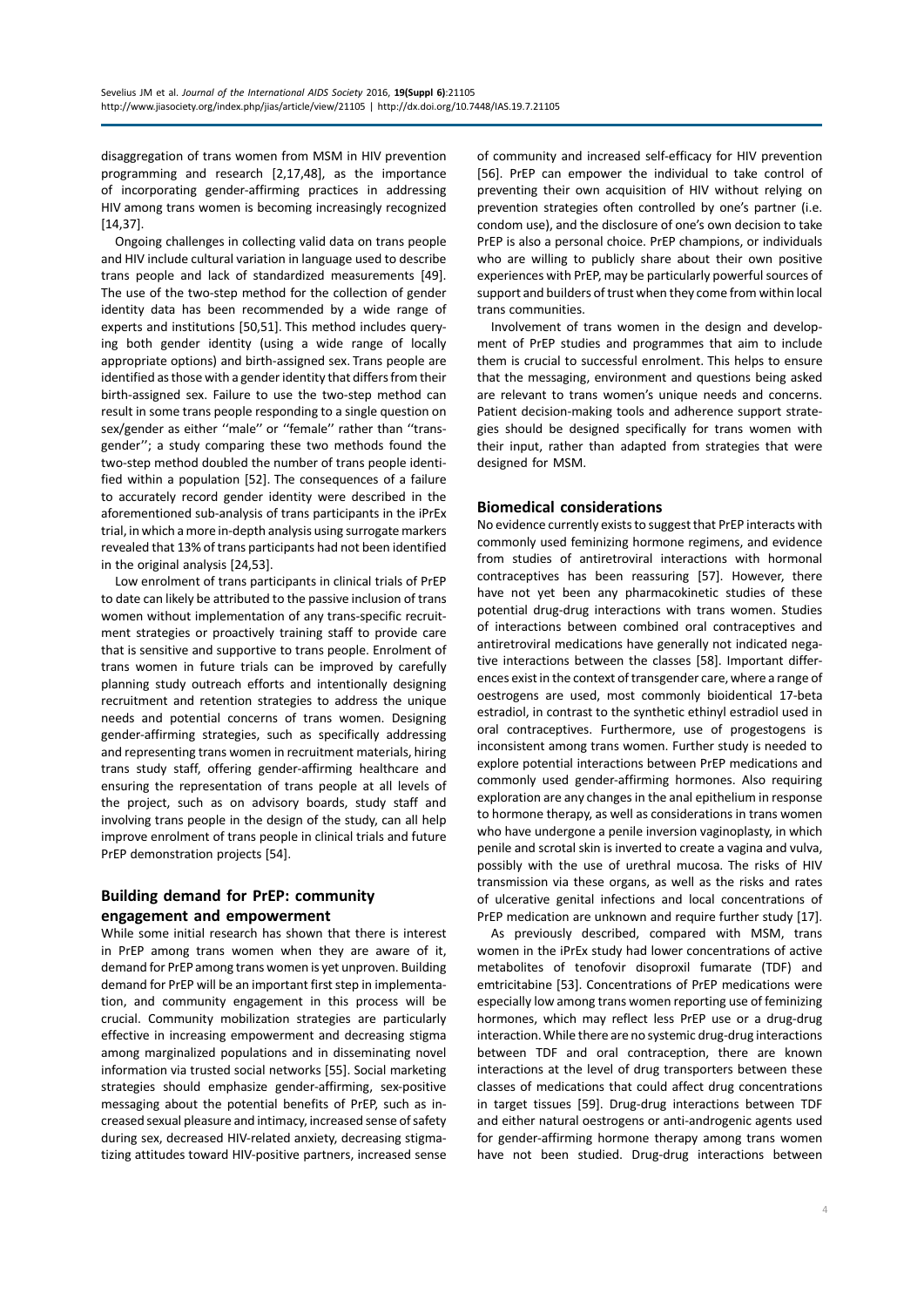emtricitabine and any of these medications have also not [been studied.](http://www.jiasociety.org/index.php/jias/article/view/21105)

### **Conclusions**

The future of PrEP among trans women relies on reversal of the relative invisibility of trans women in research and clinical services that inform the structure of programming and access to PrEP. Guidelines developed for the implementation of PrEP must consider the unique barriers to and facilitators of uptake among trans women. Risk assessment tools, adherence support and retention strategies are currently being developed without consideration of issues unique to trans women and are not validated for use with trans women [60]. Structural interventions are needed, such as comprehensive provider training programmes for all level staff to better serve the needs of trans women and increase service utilization and improve wellbeing, while effecting lasting institutional change [61]. It is vitally important that PrEP messaging and information be delivered via trans-specific networks with the unique concerns and life contexts of trans women in mind. Community-based strategies, such as community mobilization to increase knowledge and trust of information about PrEP among trans women, should be explored.

Because trans women may prioritize hormone therapy over other healthcare [35,37], bundling of PrEP with genderaffirming hormones may help address this barrier to PrEP uptake and adherence by both serving as a venue for distribution of accurate information regarding drug interactions and co-packaging of hormones and PrEP medication to overcome any barriers relating to increased pill burden. Multimodal interventions are recommended to increase PrEP uptake and provide adherence support, and all interventions must consider culturally unique barriers to healthcare access and adherence to maximize effectiveness with trans women [30,60,62]. PrEP can be a cost-effective addition to comprehensive sexual health programmes when people with the highest risk of acquiring HIV, such as trans women, are given priority of access [47]. PrEP may also provide additional benefits above and beyond HIV prevention, such as community empowerment and engaging previously marginalized communities of trans women into healthcare. The meaningful engagement and inclusion of trans women in the development of PrEP rollout strategies and the disaggregation of trans women from MSM in ongoing PrEP research and programming are essential initiatives to promote this highly promising HIV prevention tool among a key population that to date has been largely overlooked.

#### Authors' affiliations

<sup>1</sup>Center of Excellence for Transgender Health, University of California, San Francisco, San Francisco, CA, USA; <sup>2</sup>Center for AIDS Prevention Studies, Department of Medicine, University of California, San Francisco, San Francisco, CA, USA; <sup>3</sup>Department of Family and Community Medicine, University of California, San Francisco, San Francisco, CA, USA; <sup>4</sup>Gladstone Institute, University of California, San Francisco, San Francisco, CA, USA; <sup>5</sup>San Francisco AIDS Foundation, San Francisco, CA, USA

#### Competing interests

JMS, MBD and RG are principal investigators on a PrEP demonstration project for transgender people, funded by the California HIV/AIDS Research Program, to which Gilead has donated study drug.

#### Authors' contributions

JMS, MBD and RG reviewed the literature and wrote the manuscript.

#### References

1. World Health Organization. Consolidated guidelines on HIV prevention, diagnosis, treatment and care for key populations. Geneva, Switzerland: WHO; 2014.

2. Baral SD, Poteat T, Stromdahl S, Wirtz AL, Guadamuz TE, Beyrer C. Worldwide burden of HIV in transgender women: a systematic review and meta-analysis. Lancet Infect Dis. 2013;13(3):214-22. doi: http://dx.doi.org/10. 1016/S1473-3099(12)70315-8

3. Kuper LE, Nussbaum R, Mustanski B. Exploring the diversity of gender and sexual orientation identities in an online sample of transgender individuals. J Sex Res. 2012;49(2-3):244-54. doi: http://dx.doi.org/10.1080/00224499. 2011.596954

4. Gibson BA, Brown S-E, Rutledge R, Wickersham JA, Ka[marulzaman](http://dx.doi.org/10.1016/S1473-3099(12)70315-8) [A,](http://dx.doi.org/10.1016/S1473-3099(12)70315-8) [Altice](http://dx.doi.org/10.1016/S1473-3099(12)70315-8) [FL.](http://dx.doi.org/10.1016/S1473-3099(12)70315-8) [Gender](http://dx.doi.org/10.1016/S1473-3099(12)70315-8) [identity,](http://dx.doi.org/10.1016/S1473-3099(12)70315-8) [healthcar](http://dx.doi.org/10.1016/S1473-3099(12)70315-8)e access, and risk reduction among Malaysia's mak nyah community. Glob Public Health. 2016;11(7-8):1010-25. doi: http:// dx.doi.org/10.1080/17441692.2015.1134614

5. Gooren LJ, Sungkaew T, Giltay EJ, Gu[adamuz](http://dx.doi.org/10.1080/00224499.2011.596954) [TE.](http://dx.doi.org/10.1080/00224499.2011.596954) [Cross-sex](http://dx.doi.org/10.1080/00224499.2011.596954) [hormone](http://dx.doi.org/10.1080/00224499.2011.596954) [use,](http://dx.doi.org/10.1080/00224499.2011.596954) [functional](http://dx.doi.org/10.1080/00224499.2011.596954) [he](http://dx.doi.org/10.1080/00224499.2011.596954)alth and mental well-being among transgender men (Toms) and transgender women (Kathoeys) in Thailand. Cult Health Sex. 2015;17(1): 92-103. doi: http://dx.doi.org/10.1080/13691058.2014.950982

6. Khan SI, Hussain MI, Parveen S, Bhuiyan MI, Gourab G, Sarker G[F,](http://dx.doi.org/10.1080/17441692.2015.1134614) [et](http://dx.doi.org/10.1080/17441692.2015.1134614) [al.](http://dx.doi.org/10.1080/17441692.2015.1134614) [Living](http://dx.doi.org/10.1080/17441692.2015.1134614) [on](http://dx.doi.org/10.1080/17441692.2015.1134614) [the](http://dx.doi.org/10.1080/17441692.2015.1134614) [extreme](http://dx.doi.org/10.1080/17441692.2015.1134614) [margin:](http://dx.doi.org/10.1080/17441692.2015.1134614) [social](http://dx.doi.org/10.1080/17441692.2015.1134614) [exclusio](http://dx.doi.org/10.1080/17441692.2015.1134614)n of the transgender population (hijra) in Bangladesh. J Health Popul Nutr. 2009;27(4):441-51. doi: http://dx. doi.org/10.3329/jhpn.v27i4.3388

7. Baqi S, Shah SA, Baig MA, Mujeeb SA, Memon A. Seroprevalence of HIV, HBV, and syp[hilis](http://dx.doi.org/10.1080/13691058.2014.950982) [and](http://dx.doi.org/10.1080/13691058.2014.950982) [associated](http://dx.doi.org/10.1080/13691058.2014.950982) [risk](http://dx.doi.org/10.1080/13691058.2014.950982) [behaviours](http://dx.doi.org/10.1080/13691058.2014.950982) [in](http://dx.doi.org/10.1080/13691058.2014.950982) [male](http://dx.doi.org/10.1080/13691058.2014.950982) [transves](http://dx.doi.org/10.1080/13691058.2014.950982)tites (Hijras) in Karachi, Pakistan. Int J STD AIDS. 1999;10(5):300-4. doi: http://dx.doi.org/10. 1258/0956462991914159

8. Shaw SY, Lorway RR, Deering KN, Avery L, Mohan HL, Bhattacharj[ee](http://dx.doi.org/10.3329/jhpn.v27i4.3388) [P,](http://dx.doi.org/10.3329/jhpn.v27i4.3388) [et](http://dx.doi.org/10.3329/jhpn.v27i4.3388) [al.](http://dx.doi.org/10.3329/jhpn.v27i4.3388) [Factors](http://dx.doi.org/10.3329/jhpn.v27i4.3388) [associated](http://dx.doi.org/10.3329/jhpn.v27i4.3388) [with](http://dx.doi.org/10.3329/jhpn.v27i4.3388) [sexual](http://dx.doi.org/10.3329/jhpn.v27i4.3388) [vi](http://dx.doi.org/10.3329/jhpn.v27i4.3388)olence against men who have sex with men and transgendered individuals in Karnataka, India. PLoS One. 2012;7(3):e31705, doi: http://dx.doi.org/10.1371/journal.pone.0031705

9. Prabawanti C, Dijkstra A, Riono p, Hartana G. A s[urvey](http://dx.doi.org/10.1258/0956462991914159) [on](http://dx.doi.org/10.1258/0956462991914159) [HIV-related](http://dx.doi.org/10.1258/0956462991914159) [health-seeking](http://dx.doi.org/10.1258/0956462991914159) [behaviors](http://dx.doi.org/10.1258/0956462991914159) among transgender individuals in Jakarta, based on the theory of planned behavior. BMC Public Health. 2015;15(1):1138. doi: http://dx.doi.org/10.1186/s12889-015-2480-0

10. [Stip E. Les RaeRae et Mahu: troisieme sexe poly](http://dx.doi.org/10.1371/journal.pone.0031705)nesien. Sante Mentale au Quebec. 2015;40:193-208. doi: http://dx.doi.org/10.7202/1034918ar

11. Martins TA, Kerr LR, Macena RH, Mota RS, Carneiro KL, Gondim RC, et al. Travestis, an unexplored population at risk of HIV in a large metropolis of northeast Brazil: a respondent-driven sampling survey. AIDS Care. 2013;25(5): 606-[12.](http://dx.doi.org/10.1186/s12889-015-2480-0) [doi:](http://dx.doi.org/10.1186/s12889-015-2480-0) [http://dx.doi.org/10.1080/0954012](http://dx.doi.org/10.1186/s12889-015-2480-0)1.2012.726342

12. White Hughto JM, Reisner SL, Pachankis JE. Transgender stigma and health: a critical review of stigma de[terminants,](http://dx.doi.org/10.7202/1034918ar) [mechanisms,](http://dx.doi.org/10.7202/1034918ar) [and](http://dx.doi.org/10.7202/1034918ar) [interv](http://dx.doi.org/10.7202/1034918ar)entions. Soc Sci Med. 2015;147:222-31. doi: http://dx.doi.org/10.1016/j.socscimed. 2015.11.010

13. Poteat T, German D, Flynn C. The conflation of gender and sex: gaps and opportunitie[s](http://dx.doi.org/10.1080/09540121.2012.726342) [in](http://dx.doi.org/10.1080/09540121.2012.726342) [HIV](http://dx.doi.org/10.1080/09540121.2012.726342) [data](http://dx.doi.org/10.1080/09540121.2012.726342) [among](http://dx.doi.org/10.1080/09540121.2012.726342) [transgender](http://dx.doi.org/10.1080/09540121.2012.726342) [women](http://dx.doi.org/10.1080/09540121.2012.726342) [and](http://dx.doi.org/10.1080/09540121.2012.726342) [M](http://dx.doi.org/10.1080/09540121.2012.726342)SM. Glob Public Health. 2016;11(7-8):835-48. doi: http://dx.doi.org/10.1080/17441692.2015. 1134615

14. Sevelius J. Gender affirmation: a [framework](http://dx.doi.org/10.1016/j.socscimed.2015.11.010) [for](http://dx.doi.org/10.1016/j.socscimed.2015.11.010) [conceptualizing](http://dx.doi.org/10.1016/j.socscimed.2015.11.010) [risk](http://dx.doi.org/10.1016/j.socscimed.2015.11.010) [behavior](http://dx.doi.org/10.1016/j.socscimed.2015.11.010) [am](http://dx.doi.org/10.1016/j.socscimed.2015.11.010)ong transgender women of color. Sex Roles. 2013;68(11-12): 675-89. doi: http://dx.doi.org/10.1007/s11199-012-0216-5

15. Veloso VG, Mesquita F, Grinsztejn B. Pre-exposure prophylaxis for men and transgender women who have [sex](http://dx.doi.org/10.1080/17441692.2015.1134615) [with](http://dx.doi.org/10.1080/17441692.2015.1134615) [men](http://dx.doi.org/10.1080/17441692.2015.1134615) [in](http://dx.doi.org/10.1080/17441692.2015.1134615) [Brazil:](http://dx.doi.org/10.1080/17441692.2015.1134615) [opportunities](http://dx.doi.org/10.1080/17441692.2015.1134615) [and](http://dx.doi.org/10.1080/17441692.2015.1134615) [challenge](http://dx.doi.org/10.1080/17441692.2015.1134615)s. J Int AIDS Soc. 2015;18(Suppl 3):20010. doi: http://dx.doi.org/10. 7448/IAS.18.4.20010

16. Operario D, Soma T, Underhill K. Sex work and HIV status among transgender [women:](http://dx.doi.org/10.1007/s11199-012-0216-5) [systematic](http://dx.doi.org/10.1007/s11199-012-0216-5) [review](http://dx.doi.org/10.1007/s11199-012-0216-5) [and](http://dx.doi.org/10.1007/s11199-012-0216-5) [meta-analysis](http://dx.doi.org/10.1007/s11199-012-0216-5). J Acquir Immune Defic Synd. 2008;48(1):97-103. doi: http://dx.doi.org/10.1097/QAI.0b013e31816 e3971

17. Poteat T, Wirtz AL, Radix A, Borquez A, Silva-Santist[eban](http://dx.doi.org/10.7448/IAS.18.4.20010) [A,](http://dx.doi.org/10.7448/IAS.18.4.20010) [Deutsch](http://dx.doi.org/10.7448/IAS.18.4.20010) [MB,](http://dx.doi.org/10.7448/IAS.18.4.20010) [et](http://dx.doi.org/10.7448/IAS.18.4.20010) [al.](http://dx.doi.org/10.7448/IAS.18.4.20010) [HIV](http://dx.doi.org/10.7448/IAS.18.4.20010) [risk](http://dx.doi.org/10.7448/IAS.18.4.20010) [and](http://dx.doi.org/10.7448/IAS.18.4.20010) [pre](http://dx.doi.org/10.7448/IAS.18.4.20010)ventive interventions in transgender women sex workers. Lancet. 2015;385(9964):274-86. doi: http://dx.doi.org/10.1016/S0140-6736(14) 60833-3

18. Herbst J, Jacobs E, Finlayson [T,](http://dx.doi.org/10.1097/QAI.0b013e31816e3971) [McKleroy](http://dx.doi.org/10.1097/QAI.0b013e31816e3971) [V,](http://dx.doi.org/10.1097/QAI.0b013e31816e3971) [Neumann](http://dx.doi.org/10.1097/QAI.0b013e31816e3971) [M,](http://dx.doi.org/10.1097/QAI.0b013e31816e3971) [Crepaz](http://dx.doi.org/10.1097/QAI.0b013e31816e3971) [N.](http://dx.doi.org/10.1097/QAI.0b013e31816e3971) [Estima](http://dx.doi.org/10.1097/QAI.0b013e31816e3971)ting HIV prevalence and risk behaviors of transgender persons in the United States: a systematic review. AIDS Behav. 2008;12(1):1-17. doi: http:// dx.doi.org/10.1007/s10461-007-9299[-3](http://dx.doi.org/10.1016/S0140-6736(14)60833-3)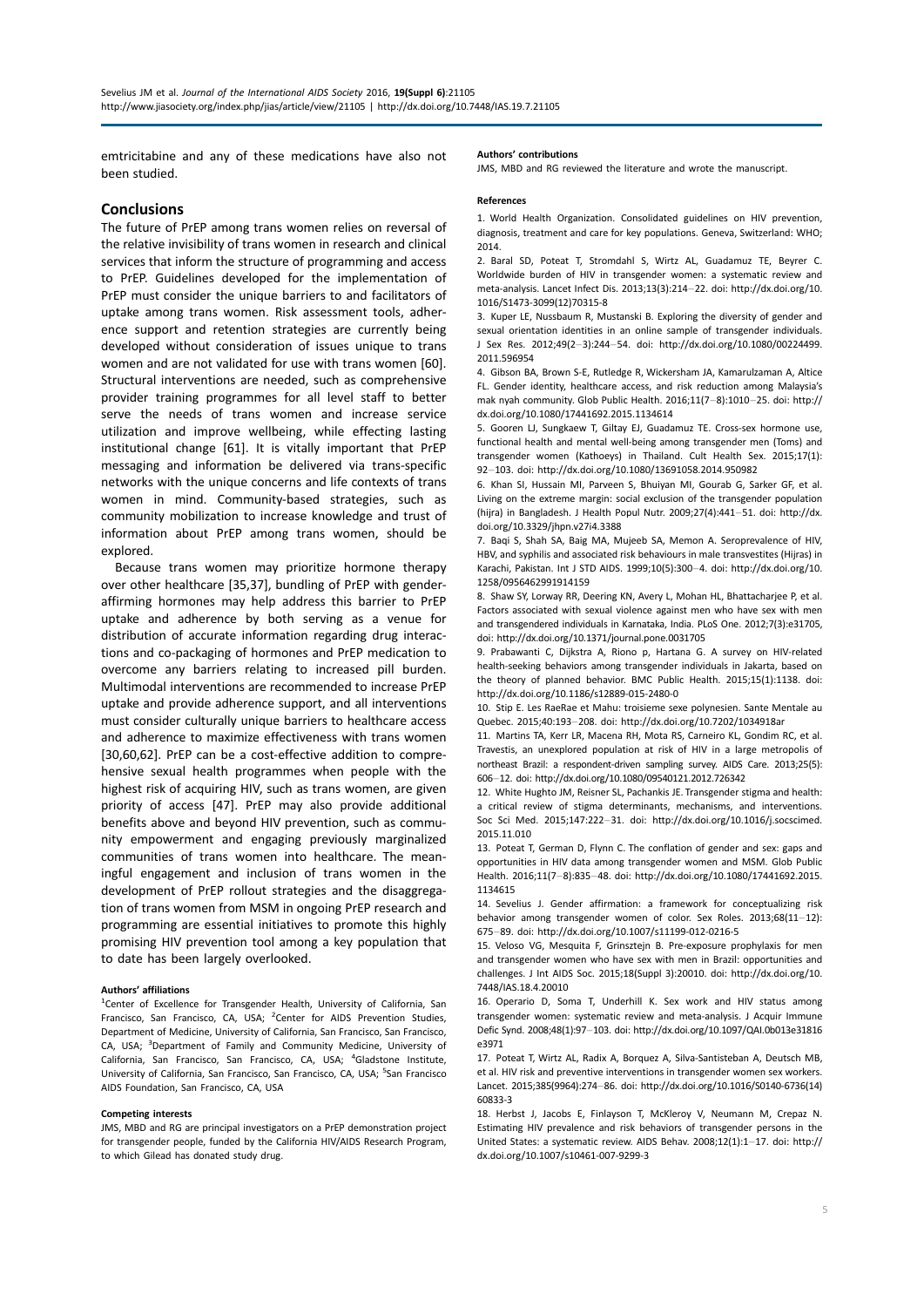19. Lippman SA, Moran L, Sevelius J, Castillo LS, Ventura A, Treves-Kagan S, et al. Acceptability and feasibility of HIV self-testing among transgender women [in San Francisco: a mixed methods pilot study. AIDS Behav. 2](http://www.jiasociety.org/index.php/jias/article/view/21105)016;20(4):928-38. doi: http://dx.doi.org/10.1007/s10461-015-1236-2

20. Sevelius J. ''There's no pamphlet for the kind of sex I have'': HIV-related risk factors and protective behaviors among transgender men who have sex with non-transgender men. J Assoc Nurses AIDS Care. 2009;20(5):398-410. doi: http://dx.doi.org/10.1016/j.jana.2009.06.001

21. Reisner SL, White Hughto JM, Pardee D, Sevelius J. Syndemics and gender affir[mation:](http://dx.doi.org/10.1007/s10461-015-1236-2) [HIV](http://dx.doi.org/10.1007/s10461-015-1236-2) [sexual](http://dx.doi.org/10.1007/s10461-015-1236-2) [risk](http://dx.doi.org/10.1007/s10461-015-1236-2) [in](http://dx.doi.org/10.1007/s10461-015-1236-2) [female-to-male](http://dx.doi.org/10.1007/s10461-015-1236-2) [tran](http://dx.doi.org/10.1007/s10461-015-1236-2)s masculine adults reporting sexual contact with cisgender males. Int J STD AIDS. 2015:1-12. doi: http://dx. doi.org/10.1177/0956462415602418

22. [Grant R, Lama JR, Anderson PL, McMahan](http://dx.doi.org/10.1016/j.jana.2009.06.001) V, Liu AY, Vargas L, et al. Preexposure chemoprophylaxis for HIV prevention in men who have sex with men. N Engl J Med. 2010;363(27):2587-99. doi: http://dx.doi.org/10.1056/ NEJMoa1011205

[23. Mascolini M. TDF/FTC PrEP dura](http://dx.doi.org/10.1177/0956462415602418)ble in MSM, but MSM and tr[ansgender](http://dx.doi.org/10.1177/0956462415602418) responses differ. In: 6th IAS conference on HIV pathogenesis, treatment and prevention; 2011; Rome, Italy. [cited 2016 Mar 15]. Available from: http:// www.natap.org/2011/IAS/IAS\_32.htm

[24. Deutsch M,](http://dx.doi.org/10.1056/NEJMoa1011205) Guanira J, Glidden D, Sevelius [J,](http://dx.doi.org/10.1056/NEJMoa1011205) [Keatley](http://dx.doi.org/10.1056/NEJMoa1011205) [J,](http://dx.doi.org/10.1056/NEJMoa1011205) [McMahan](http://dx.doi.org/10.1056/NEJMoa1011205) [V.](http://dx.doi.org/10.1056/NEJMoa1011205) Preexposure chemoprophylaxis for HIV prevention in transgender women: a subgroup analysis of the iPrEx trial. Lancet HIV. 2015;2(12):512-9. doi: http:// dx.doi.org/10.1016/S2352-3018(15)00206-4

[25. Escudero DJ, Kerr T, Operario D, So](http://www.natap.org/2011/IAS/IAS_32.htm)cías ME, Sued O, Marshall BDL. In[clusion](http://www.natap.org/2011/IAS/IAS_32.htm) of trans women in pre-exposure prophylaxis trials: a review. AIDS Care. 2014;27(5):637-41. doi: http://dx.doi.org/10.1080/09540121.2014.986051

26. Wilton J, Senn H, Sharma M, Tan DHS. Pre-exposure prophylaxis for [sexually-acquired HIV risk management: a](http://dx.doi.org/10.1016/S2352-3018(15)00206-4) review. HIV/AIDS (Auckl). [2015;7:](http://dx.doi.org/10.1016/S2352-3018(15)00206-4) 125-36. doi: http://dx.doi.org/10.2147/HIV.S50025

27. Molina J-M, Capitant C, Spire B, Pialoux G, Cotte L, Charreau I, et al. Ondemand preexposure pr[ophylaxis in men at high risk for HIV-1 infection. N E](http://dx.doi.org/10.1080/09540121.2014.986051)ngl J Med. 2015;373(23):2237-46. doi: http://dx.doi.org/10.1056/NEJMoa1506273 28. Liu AY, Cohen SE, Vittinghoff E, Anderson PL, Doblecki-Lewis S, Bacon O, et al. Preexp[osure prophylaxis for HIV infection inte](http://dx.doi.org/10.2147/HIV.S50025)grated with municipal- and community-based sexual health services. JAMA Intern Med. 2016;176(1): 75-84. doi: http://dx.doi.org/10.1001/jamainternmed.2015.4683

29. Liu A, Cohen S, Follansbee S, Cohan D, Weber S, Sachdev D, et al. Early experiences implementing pre-exp[osure](http://dx.doi.org/10.1056/NEJMoa1506273) [rrophylaxis](http://dx.doi.org/10.1056/NEJMoa1506273) [\(PrEP\)](http://dx.doi.org/10.1056/NEJMoa1506273) [for](http://dx.doi.org/10.1056/NEJMoa1506273) [HIV](http://dx.doi.org/10.1056/NEJMoa1506273) [prevention](http://dx.doi.org/10.1056/NEJMoa1506273) in San Francisco. PLoS Med. 2014;11(3):e1001613, doi: http://dx.doi.org/10. 1371/journal.pmed.1001613

30. Centers [for Disease Control and Prevention. Interim gu](http://dx.doi.org/10.1001/jamainternmed.2015.4683)idance: preexposure prophylaxis for the prevention of HIV infection in men who have sex with men. Morb Mortal Wkly Rep. 2011;60(3):65-8.

31. World Health Organization. Guidance on pre-exposure [oral prophylaxis \(PrEP\)](http://dx.doi.org/10.1371/journal.pmed.1001613) [for serodiscordant couples, me](http://dx.doi.org/10.1371/journal.pmed.1001613)n and transgender women who have sex with men at high risk of HIV: recommendations for use in the context of demonstration projects. Geneva, Switzerland: WHO; 2012. Approved by the Guidelines Review Committee.

32. California HIV/AIDS Research Program. Strategic initiatives: epidemic interventions. [cited 2016 Mar 20]. Available from: http://www.california aidsresearch.org/strategic-initiatives/epidemic-interventions.html

33. Wilson EC, Jin H, Liu A, Raymond HF. Knowledge, indications and willingness to take pre-exposure prophylaxis among transwomen in San Francisco, 2013. PLoS One. 2015;10(6):e0128971, doi: http://dx.doi.org/10.1371/journal.pone. 0128971

34. Kuhns LM, Reisner SL, Mimiaga MJ, Gayles T, Shel[endich](http://www.californiaaidsresearch.org/strategic-initiatives/epidemic-interventions.html) [M,](http://www.californiaaidsresearch.org/strategic-initiatives/epidemic-interventions.html) [Garofalo](http://www.californiaaidsresearch.org/strategic-initiatives/epidemic-interventions.html) [R.](http://www.californiaaidsresearch.org/strategic-initiatives/epidemic-interventions.html) [Correlates](http://www.californiaaidsresearch.org/strategic-initiatives/epidemic-interventions.html) [of](http://www.californiaaidsresearch.org/strategic-initiatives/epidemic-interventions.html) [PrEP](http://www.californiaaidsresearch.org/strategic-initiatives/epidemic-interventions.html) [indication](http://www.californiaaidsresearch.org/strategic-initiatives/epidemic-interventions.html) [in](http://www.californiaaidsresearch.org/strategic-initiatives/epidemic-interventions.html) [a](http://www.californiaaidsresearch.org/strategic-initiatives/epidemic-interventions.html) [multi-site](http://www.californiaaidsresearch.org/strategic-initiatives/epidemic-interventions.html) [cohort](http://www.californiaaidsresearch.org/strategic-initiatives/epidemic-interventions.html) [of](http://www.californiaaidsresearch.org/strategic-initiatives/epidemic-interventions.html) [young](http://www.californiaaidsresearch.org/strategic-initiatives/epidemic-interventions.html) [H](http://www.californiaaidsresearch.org/strategic-initiatives/epidemic-interventions.html)IV-uninfected transgender women. AIDS Behav. 2016;20(7):1470-7. doi: http://dx.doi.org/ 10.1007/s10461-015-1182-z

[35. Seve](http://dx.doi.org/10.1371/journal.pone.0128971)lius JM, Keatley J, Calma N, Ar[nold](http://dx.doi.org/10.1371/journal.pone.0128971) [E.](http://dx.doi.org/10.1371/journal.pone.0128971) [''I](http://dx.doi.org/10.1371/journal.pone.0128971) [am](http://dx.doi.org/10.1371/journal.pone.0128971) [not](http://dx.doi.org/10.1371/journal.pone.0128971) [a](http://dx.doi.org/10.1371/journal.pone.0128971) [man'':](http://dx.doi.org/10.1371/journal.pone.0128971) [trans-specific](http://dx.doi.org/10.1371/journal.pone.0128971) barriers and facilitators to PrEP acceptability among transgender women. Glob Public Health. 2016;11(7-8):1060-75. doi: http://dx.doi.org/10.1080/17441692. 2016.1154085 (Special issue, The Trouble with ''Categories'': [Rethinking MSM,](http://dx.doi.org/10.1007/s10461-015-1182-z) [Trans and their Equivalents i](http://dx.doi.org/10.1007/s10461-015-1182-z)n HIV Prevention and Health Promotion).

36. Yang D, Chariyalertsak C, Wongthanee A, Kawichai S, Yotruean K, Saokhieo P, et al. Acceptability of pre-exposure prophylaxis among men who have sex with men and transgender women i[n Northern Thailand. PLoS One.](http://dx.doi.org/10.1080/17441692.2016.1154085) [2013;8\(10\):e7](http://dx.doi.org/10.1080/17441692.2016.1154085)6650, doi: http://dx.doi.org/10.1371/journal.pone.0076650

37. Sevelius J, Patouhas E, Keatley J, Johnson M. Barriers and facilitators to engagement and retention in care among transgender women living with

human immunodeficiency virus. Ann Behav Med. 2014;47(1):5-16. doi: http:// dx.doi.org/10.1007/s12160-013-9565-8

[38. Grant J, Motte](http://dx.doi.org/10.7448/IAS.19.7.21105)t L, Tanis J, Harrison J, Herman J, Keisling M. Injustice at every turn: a report of the national transgender discrimination survey. Washington, DC: National Center for Transgender Equality and National Gay and Lesbian Task Force; 2011.

39. Deutsch M, Chakravarty D, Rebchook G, Shade S, Sevelius J, Maio[rana](http://dx.doi.org/10.1007/s12160-013-9565-8) [A.](http://dx.doi.org/10.1007/s12160-013-9565-8) [Associations](http://dx.doi.org/10.1007/s12160-013-9565-8) [between](http://dx.doi.org/10.1007/s12160-013-9565-8) [self](http://dx.doi.org/10.1007/s12160-013-9565-8) [reported](http://dx.doi.org/10.1007/s12160-013-9565-8) [ho](http://dx.doi.org/10.1007/s12160-013-9565-8)rmone use patterns and indicators of engagement and adherence in HIV primary care among transgender women of color in four US cities. In: National HIV Prevention Conference; 2015; Atlanta, GA. Abstract 1886; Available from: http://www.cdc.gov/nhpc/pdf/nhpc\_2015\_ abstractbook.pdf

40. Newfield E, Hart S, Dibble S, Kohler L. Female-to-male transgender quality of life. Qual Life Res. 2006;15(9):1447-57. doi: http://dx.doi.org/10.1007/ s11136-006-0002-3

41. Gómez-Gil E, Zubiaurre-Elorza L, Esteva I, Guillamon A, Godás T, Cruz Almaraz M, et al. Hormone-treat[ed](http://www.cdc.gov/nhpc/pdf/nhpc_2015_abstractbook.pdf) [transsexuals](http://www.cdc.gov/nhpc/pdf/nhpc_2015_abstractbook.pdf) [report](http://www.cdc.gov/nhpc/pdf/nhpc_2015_abstractbook.pdf) [less](http://www.cdc.gov/nhpc/pdf/nhpc_2015_abstractbook.pdf) [social](http://www.cdc.gov/nhpc/pdf/nhpc_2015_abstractbook.pdf) [distress,](http://www.cdc.gov/nhpc/pdf/nhpc_2015_abstractbook.pdf) [anxiety](http://www.cdc.gov/nhpc/pdf/nhpc_2015_abstractbook.pdf) [and](http://www.cdc.gov/nhpc/pdf/nhpc_2015_abstractbook.pdf) [dep](http://www.cdc.gov/nhpc/pdf/nhpc_2015_abstractbook.pdf)ression. Psychoneuroendocrinology. 2012;37(5):662-70. doi: http://dx.doi.org/10.1016/j.psyneuen.2011.08.010

42. Gorin-Lazard A, Baumstarck K, Boyer L, Pen[ochet](http://dx.doi.org/10.1007/s11136-006-0002-3) [JC,](http://dx.doi.org/10.1007/s11136-006-0002-3) [Maquigneau](http://dx.doi.org/10.1007/s11136-006-0002-3) [A,](http://dx.doi.org/10.1007/s11136-006-0002-3) [Gebleux](http://dx.doi.org/10.1007/s11136-006-0002-3) [S,](http://dx.doi.org/10.1007/s11136-006-0002-3) [et](http://dx.doi.org/10.1007/s11136-006-0002-3) [al.](http://dx.doi.org/10.1007/s11136-006-0002-3) [Is](http://dx.doi.org/10.1007/s11136-006-0002-3) hormonal therapy associated with better quality of life in transsexuals? A cross-sectional study. J Sex Med. 2012;9(2):531-41. doi: http://dx.doi.org/10.1111/j.1743-6109.2011.02564.x

43. Ickovics JR. ''Bundling'' HIV prevention: integrating services to promote [synergistic](http://dx.doi.org/10.1016/j.psyneuen.2011.08.010) [gain.](http://dx.doi.org/10.1016/j.psyneuen.2011.08.010) [Prev](http://dx.doi.org/10.1016/j.psyneuen.2011.08.010) [Med.](http://dx.doi.org/10.1016/j.psyneuen.2011.08.010) [2008;46\(3\):222](http://dx.doi.org/10.1016/j.psyneuen.2011.08.010)-5. doi: http://dx.doi.org/10.1016/j. ypmed.2007.09.006

44. Bauer G, Hammond R, Travers R, Kaay M, Hohenadel K, Boyce M. ''I don't think this is theoretical; this is our lives'': how erasure impacts health care for [transgender](http://dx.doi.org/10.1111/j.1743-6109.2011.02564.x) [people.](http://dx.doi.org/10.1111/j.1743-6109.2011.02564.x) [J](http://dx.doi.org/10.1111/j.1743-6109.2011.02564.x) [Assoc](http://dx.doi.org/10.1111/j.1743-6109.2011.02564.x) [Nurses](http://dx.doi.org/10.1111/j.1743-6109.2011.02564.x) [AIDS](http://dx.doi.org/10.1111/j.1743-6109.2011.02564.x) [Care.](http://dx.doi.org/10.1111/j.1743-6109.2011.02564.x) [2009;](http://dx.doi.org/10.1111/j.1743-6109.2011.02564.x)20(5):348-61. doi: http:// dx.doi.org/10.1016/j.jana.2009.07.004

45. Machtinger E, Haberer J, Wilson T, Weiss D. [Recent](http://dx.doi.org/10.1016/j.ypmed.2007.09.006) [trauma](http://dx.doi.org/10.1016/j.ypmed.2007.09.006) [is](http://dx.doi.org/10.1016/j.ypmed.2007.09.006) [associated](http://dx.doi.org/10.1016/j.ypmed.2007.09.006) [with](http://dx.doi.org/10.1016/j.ypmed.2007.09.006) [antiretroviral](http://dx.doi.org/10.1016/j.ypmed.2007.09.006) failure and HIV transmission risk behavior among HIVpositive women and female-identified transgenders. AIDS Behav. 2012; 16(8):2160-70. doi: http://dx.doi.org/10.1007/s10461-012-0158-5

46. Coe AB, Moczygemba LR, Gatewood SBS, Osborn RD, Matzke GR, [Goode](http://dx.doi.org/10.1016/j.jana.2009.07.004) [JVR.](http://dx.doi.org/10.1016/j.jana.2009.07.004) [Medication](http://dx.doi.org/10.1016/j.jana.2009.07.004) [adherence](http://dx.doi.org/10.1016/j.jana.2009.07.004) [challenge](http://dx.doi.org/10.1016/j.jana.2009.07.004)s among patients experiencing homelessness in a behavioral health clinic. Res Soc Adm Pharm. 2012;11(3):110-20. doi: http://dx.doi.org/10.1016/j.sapharm.2012.11.004

47. UNAIDS. Oral pre-exposure prophylaxis: putting a new choice in context. Geneva, Switzerland[:](http://dx.doi.org/10.1007/s10461-012-0158-5) [Joint](http://dx.doi.org/10.1007/s10461-012-0158-5) [United](http://dx.doi.org/10.1007/s10461-012-0158-5) [Nations](http://dx.doi.org/10.1007/s10461-012-0158-5) [Programme](http://dx.doi.org/10.1007/s10461-012-0158-5) [on](http://dx.doi.org/10.1007/s10461-012-0158-5) [HIV/AID](http://dx.doi.org/10.1007/s10461-012-0158-5)S; 2015.

48. Santos G-M, et al. HIV treatment cascade among transgender women in a San Francisco respondent driven sampling study. Sex Transm Infect. 2014; 90:430-3. doi: http://dx.doi.org/10.1136/sextrans-2013-051342

49. [Reisner](http://dx.doi.org/10.1016/j.sapharm.2012.11.004) [SL,](http://dx.doi.org/10.1016/j.sapharm.2012.11.004) [Deutsch](http://dx.doi.org/10.1016/j.sapharm.2012.11.004) [MB,](http://dx.doi.org/10.1016/j.sapharm.2012.11.004) [Bhasin](http://dx.doi.org/10.1016/j.sapharm.2012.11.004) [S,](http://dx.doi.org/10.1016/j.sapharm.2012.11.004) [Bockting](http://dx.doi.org/10.1016/j.sapharm.2012.11.004) [W,](http://dx.doi.org/10.1016/j.sapharm.2012.11.004) [Bro](http://dx.doi.org/10.1016/j.sapharm.2012.11.004)wn GR, Feldman J, et al. Advancing methods for US transgender health research. Curr Opin Endocrinol Diabetes Obes. 2016;23(2):198-207. doi: http://dx.doi.org/10.1097/MED. 0000000000000229

50. Deutsch MB, Buchholz D. Electronic health records and transgender patients-practic[al](http://dx.doi.org/10.1136/sextrans-2013-051342) [recommendations](http://dx.doi.org/10.1136/sextrans-2013-051342) [for](http://dx.doi.org/10.1136/sextrans-2013-051342) [the](http://dx.doi.org/10.1136/sextrans-2013-051342) [collection](http://dx.doi.org/10.1136/sextrans-2013-051342) [of](http://dx.doi.org/10.1136/sextrans-2013-051342) [gender](http://dx.doi.org/10.1136/sextrans-2013-051342) identity data. J Gen Intern Med. 2015;30(6):843-7. doi: http://dx.doi.org/10.1007/s11606- 014-3148-7

[51. Cahill S, Singal R](http://dx.doi.org/10.1097/MED.0000000000000229), Grasso C, King D, Mayer [K,](http://dx.doi.org/10.1097/MED.0000000000000229) [Baker](http://dx.doi.org/10.1097/MED.0000000000000229) [K,](http://dx.doi.org/10.1097/MED.0000000000000229) [et](http://dx.doi.org/10.1097/MED.0000000000000229) [al.](http://dx.doi.org/10.1097/MED.0000000000000229) [Do](http://dx.doi.org/10.1097/MED.0000000000000229) [Ask,](http://dx.doi.org/10.1097/MED.0000000000000229) [do](http://dx.doi.org/10.1097/MED.0000000000000229) [tell:](http://dx.doi.org/10.1097/MED.0000000000000229) high levels of acceptability by patients of routine collection of sexual orientation and gender identity data in four diverse American community health centers. PLoS One. 2014;9(9):e1071[04, doi: http://dx.doi.org/10.1371/](http://dx.doi.org/10.1007/s11606-014-3148-7) journal.pone.0107104

[52.](http://dx.doi.org/10.1007/s11606-014-3148-7) [Tate](http://dx.doi.org/10.1007/s11606-014-3148-7) [CC](http://dx.doi.org/10.1007/s11606-014-3148-7), Ledbetter JN, Youssef CP. A two-question method for assessing gender categories in the social and medical sciences. J Sex Res. 2013;50(8): 767-76. doi: http://dx.doi.org/10.1080/00224499.2012.690110

53. Grant RM, Anderson PL, McMahan V, Liu A, Amico KR, Mehrotra M, et al. Uptake of pre-exposure prophylaxis, sexual practices[,](http://dx.doi.org/10.1371/journal.pone.0107104) [and](http://dx.doi.org/10.1371/journal.pone.0107104) [HIV](http://dx.doi.org/10.1371/journal.pone.0107104) [incidence](http://dx.doi.org/10.1371/journal.pone.0107104) [in](http://dx.doi.org/10.1371/journal.pone.0107104) [men](http://dx.doi.org/10.1371/journal.pone.0107104) [and](http://dx.doi.org/10.1371/journal.pone.0107104) [transgender](http://dx.doi.org/10.1371/journal.pone.0107104) [wome](http://dx.doi.org/10.1371/journal.pone.0107104)n who have sex with men, a cohort study. 2014;14(9): 820-9. doi: http://dx.doi.org/10.1016/S1473-3099(14)70847-3

54. Sevelius J, Dickey L, Singh A. Affirmative research with transgender and gender [nonconforming](http://dx.doi.org/10.1080/00224499.2012.690110) [communities.](http://dx.doi.org/10.1080/00224499.2012.690110) [In:](http://dx.doi.org/10.1080/00224499.2012.690110) [Handbook](http://dx.doi.org/10.1080/00224499.2012.690110) [of](http://dx.doi.org/10.1080/00224499.2012.690110) [tra](http://dx.doi.org/10.1080/00224499.2012.690110)ns-affirmative counseling & psychological practice. Washington, DC: American Psychological Association; 2016.

55. Wirtz AL, Pretorius C, Beyrer C, Baral S, Decker MR, Sherman SG, et al. Epidemic i[mpacts](http://dx.doi.org/10.1016/S1473-3099(14)70847-3) [of](http://dx.doi.org/10.1016/S1473-3099(14)70847-3) [a](http://dx.doi.org/10.1016/S1473-3099(14)70847-3) [community](http://dx.doi.org/10.1016/S1473-3099(14)70847-3) [empowerment](http://dx.doi.org/10.1016/S1473-3099(14)70847-3) [inte](http://dx.doi.org/10.1016/S1473-3099(14)70847-3)rvention for HIV prevention among female sex workers in generalized and concentrated epidemics. PLoS One. 2014;9(2):e88047, doi: http://dx.doi.org/10.1371/journal. pone.0088047